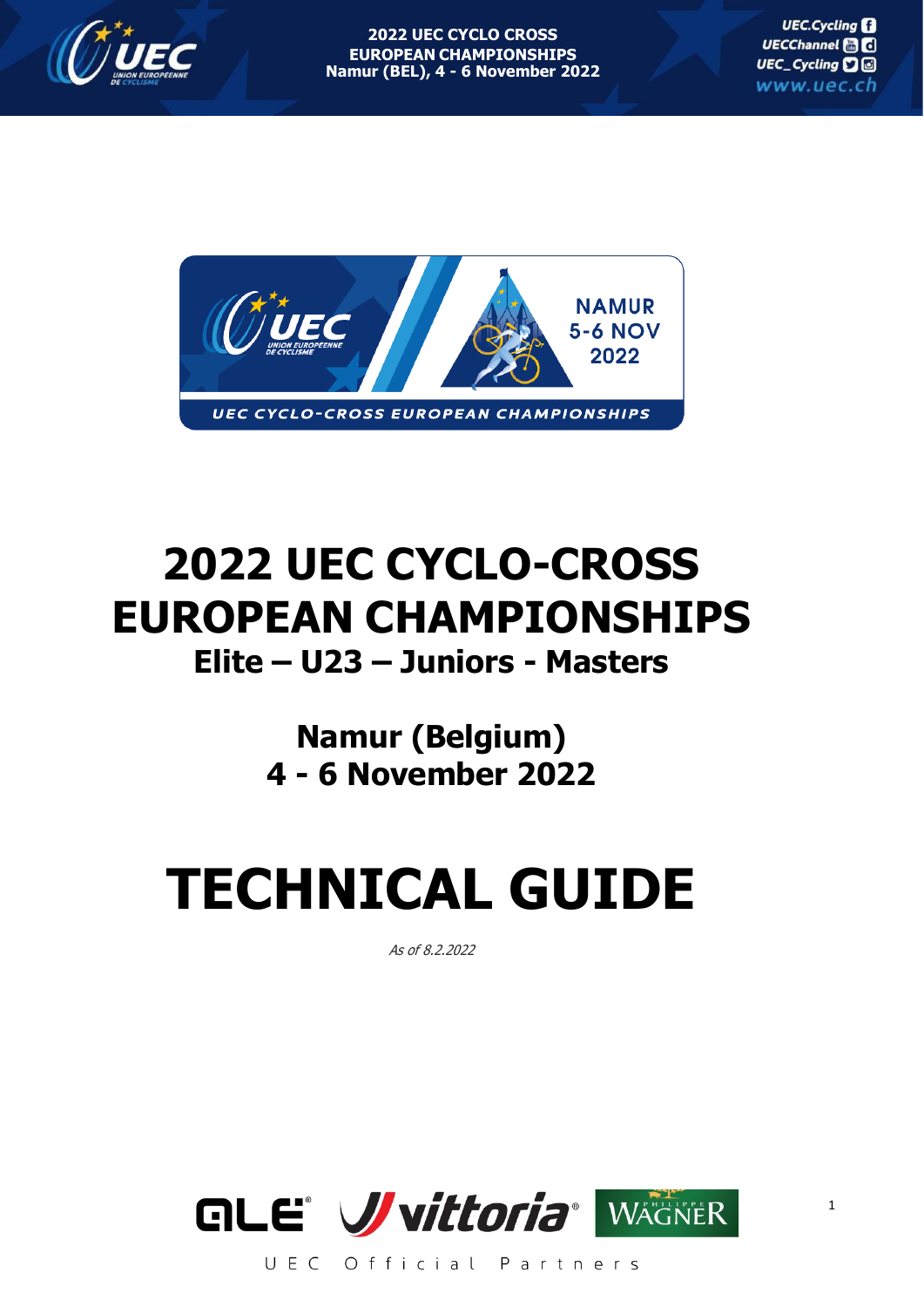

#### **1. OFFICIAL REPRESENTATIVES**

#### **1.1. LOCAL ORGANISING COMMITTEE (LOC)**

Golazo Sports info@golazo.com [www.golazo.com](http://www.golazo.com/)

LOC Secretariat tbc

Technical Director **Erwin Vervecken** [erwin.vervecken@golazo.com](mailto:erwin.vervecken@golazo.com) Organisational Director Sébastien Legat [sebastien.legat@golazo.com](mailto:sebastien.legat@golazo.com) Administration Toon Fremau [toon.fremau@golazo.com](mailto:toon.fremau@golazo.com) Accommodation Toon Fremau [toon.fremau@golazo.com](mailto:toon.fremau@golazo.com) [guy.vermeiren@belgiancycling.be](mailto:guy.vermeiren@belgiancycling.be)

#### **1.2. UEC REPRESENTATIVES**

UEC General Secretary Alasdair MacLennan (GBR) UEC Sports Coordinator Vladimiros Petsas (GRE) UEC Events Coordinator Tiziana Lardieri (SUI) UEC Press Office Stefano Bertolotti (ITA) UEC Technical Delegate Vladimiros Petsas (GRE) UEC Photographer tbc UEC Video Operator Christian Bohm (ITA) UEC Race Secretary tbc

UEC Management Board Enrico Della Casa (ITA) President Alexander Gusyatnikov (RUS) Vice President<br>
Henrik Jess Jensen (DEN) Vice President Henrik Jess Jensen (DEN) Delmino Albano Magalhães Pereira (POR) Vice President Katarina Jakubova (SVK) Member Natallia Tsylinskaya (BLR) Dragomir Kouzov (BUL) Member

UEC Cyclo-Cross Commission Peter Privara (SVK) President Edward Collins (GBR) Member Pascual Momparler Guardiola (ESP) Member Miranda Colenbrander (NED Member

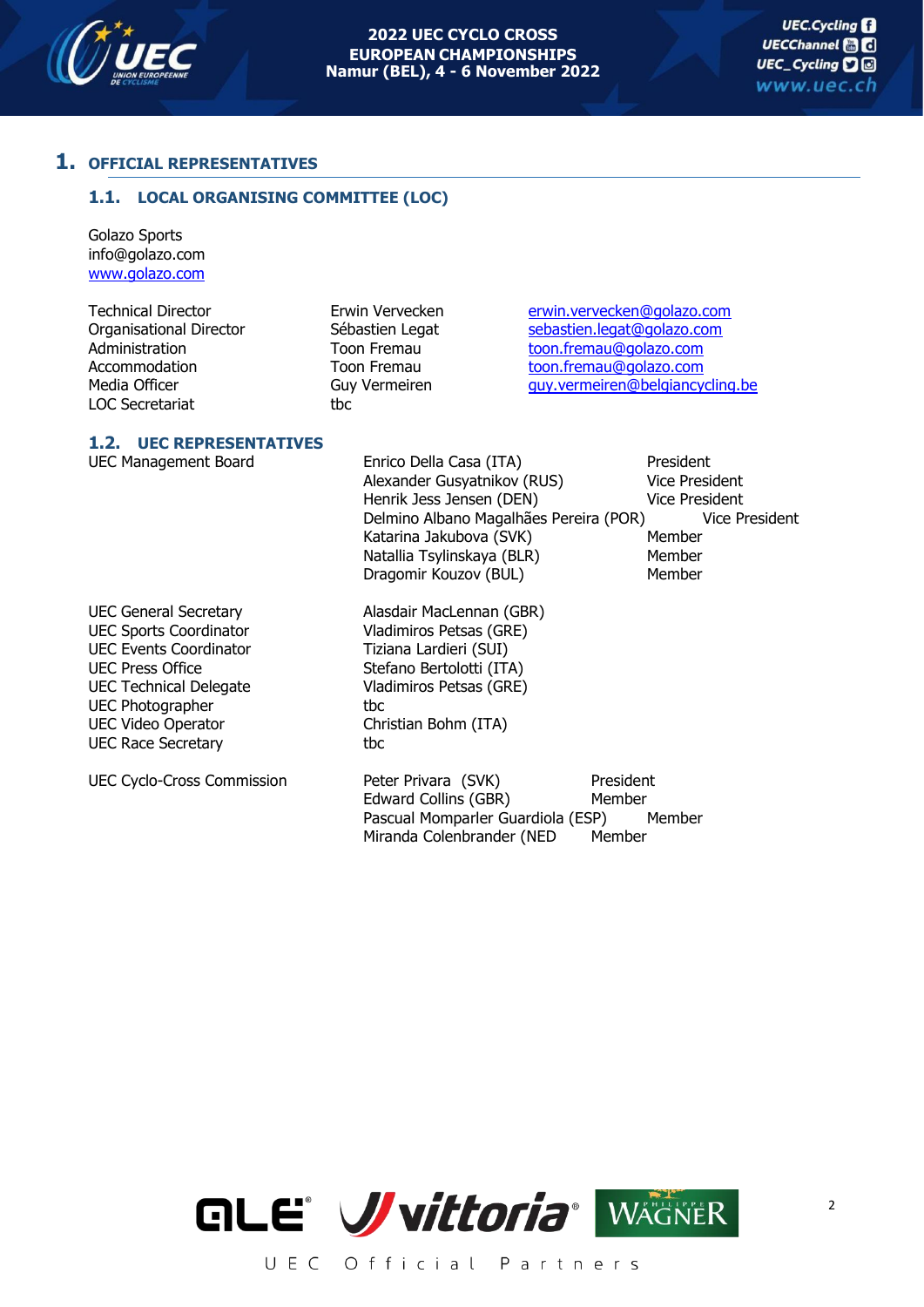

#### **1.3. COMPOSITION OF THE COMMISSAIRES PANEL**

| President of the Commissaires Panel | tbc              |
|-------------------------------------|------------------|
| UCI Commissaire (UEC designation)   | tbc              |
| UCI Commissaire UEC designation)    | tbc              |
| Commissaire                         | tbc              |
| Commissaire - Arrival Judge         | tbc              |
| Commissaire                         | tbc              |
| Commissaire                         | tbc              |
| Commissaire                         | tbc              |
| Commissaire                         | thc              |
|                                     |                  |
| Timing / Results                    | Chronorace (BEL) |
| Announcer 1                         | Freddy Havelange |
| Announcer 2                         | Niko de Muyter   |
|                                     |                  |

#### **1.4. ANTIDOPING CONTROL**

| Doping Control Officers appointed by ITA: |  | tbc |
|-------------------------------------------|--|-----|
|                                           |  |     |

#### **2. GENERAL INFORMATION**

#### **2.1. TRAVEL AND ACCOMMODATION**

Travel and accommodation expenses to and from Namur must be covered by the National Federations.

tbc

| Nearest airports: | Brussels South Charleroi Airport | 32Km from Namur |
|-------------------|----------------------------------|-----------------|
|                   | <b>Brussels Airport</b>          | 67Km from Namur |

All participants must hold a valid passport or identity card.

#### **2.2. VISAS**

Visa obligations must be respected.

Each Federation is responsible for obtaining all necessary documents for their delegation to enter the country. More information can be found on [https://diplomatie.belgium.be/en/services/travel\\_to\\_belgium/visa\\_for\\_belgium](https://diplomatie.belgium.be/en/services/travel_to_belgium/visa_for_belgium) For all invitation letter requests please contact the UEC: [mail@uec.ch](mailto:mail@uec.ch)

All riders and attendants must hold an insurance valid in Belgium.

#### **2.3. OFFICIAL ADDRESS OF THE COMPETITION VENUE**

Esplanade de la Citadelle de Namur – 5000 Namur – Belgium <https://citadelle.namur.be/fr>

#### **2.4. RACE COURSE**

The race course can be downloaded from the link below: <https://cyclocrossnamur2022.com/>

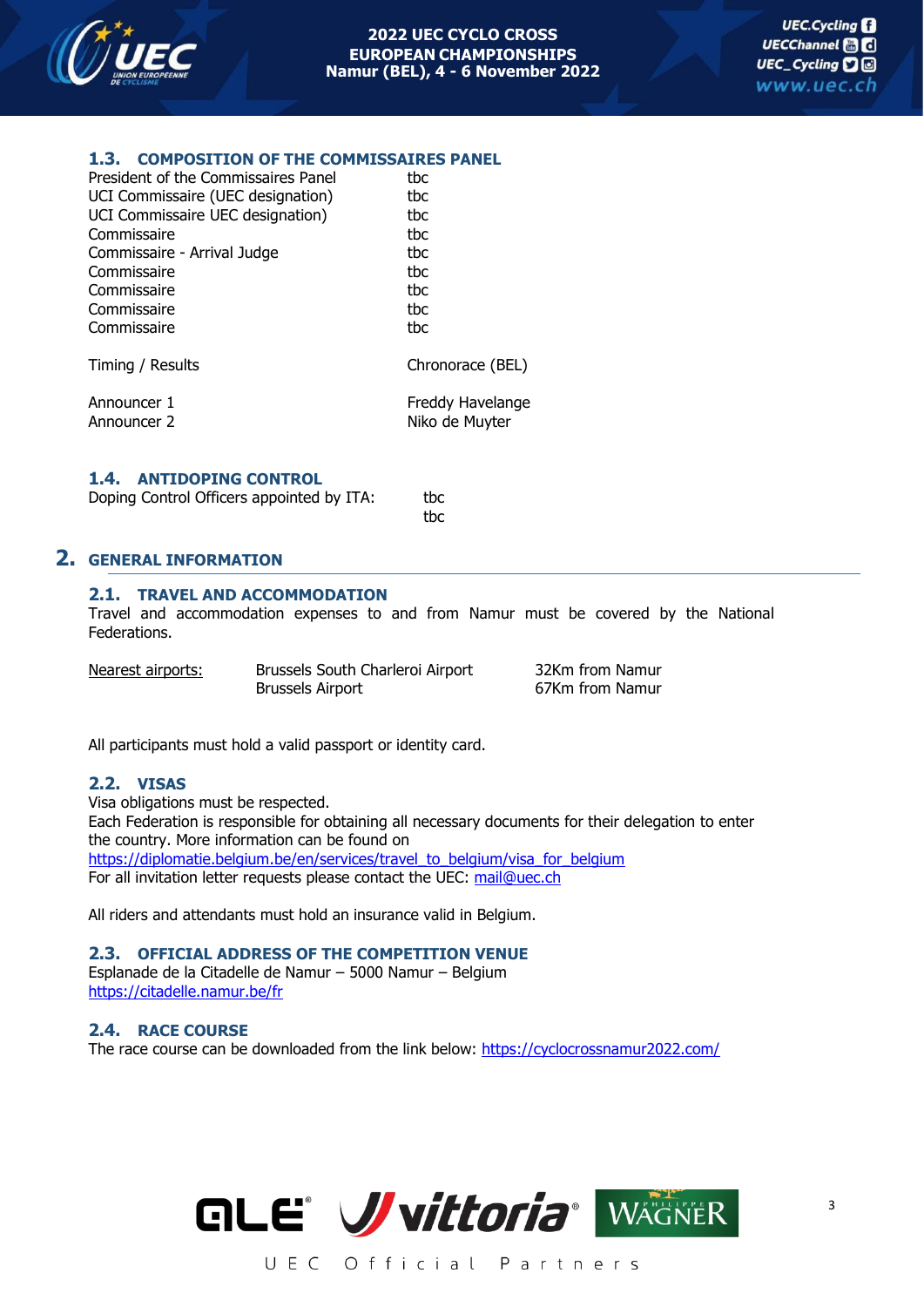

4

#### **2.5. ACCOMMODATION UEC OFFICIAL HOTEL**

Hotel Ibis Namur Centre Rue du Premier Lanciers 10 – 5000 Namur <https://all.accor.com/hotel/3151/index.fr.shtml>

#### **2.6. MEDICAL – EMERGENCY - TAXI**

| <b>Emergency</b> |                                                                     |
|------------------|---------------------------------------------------------------------|
| Ambulance:       | 112                                                                 |
| Police:          | 101.                                                                |
| Taxi:            | https://www.namur.be/fr/ma-ville/mobilite/mobilite/deplacement/taxi |

#### **Medical team of the Organising Committee**

Croix-Rouge de Belgique - <https://www.croix-rouge.be/contact/> Emergency number outside the competition hours : 112 Details of the medical team: tbc

#### **Hospitals**

Clinique Saint-Luc Bouge/Namur Rue Saint-Luc 8 5004 Namur 081 / 20 91 11 4Km

CHU UCL Namur - Site de Godinne, Rue Dr Gaston Therasse 1, 5530 Yvoir 17Km

#### **3. TEAM SERVICES**

#### **3.1. ACCREDITATION**

Accreditations can be collected from Friday, 3 November at the accreditation centre:

"Parc Attractif Reine Fabiola" Rond-Point Michel Thonar 1 5000 Namur

Please ensure that you collect your accreditation as soon as you arrive at venue as it will be required for access to all parts of the venue. Accreditations must be worn and visible whenever you pass through accreditation controls.

#### **Accreditation Centre opening times**

| Thursday | 3 November | $09:00 - 11.00$ * (training session volunteers) |
|----------|------------|-------------------------------------------------|
|          |            | $11:00 - 14:00 * (LOC, staff only)$             |
|          |            | $14:00 - 18:00$                                 |
| Friday   | 4 November | $08:00 - 18:00$                                 |
| Saturday | 5 November | $09:00 - 18:00$                                 |
| Sunday   | 6 November | $08:00 - 14:00$                                 |
|          |            |                                                 |

Permanence (LOC office) is located: "Parc Attractif Reine Fabiola" Rond-Point Michel Thonar 1 5000 Namur

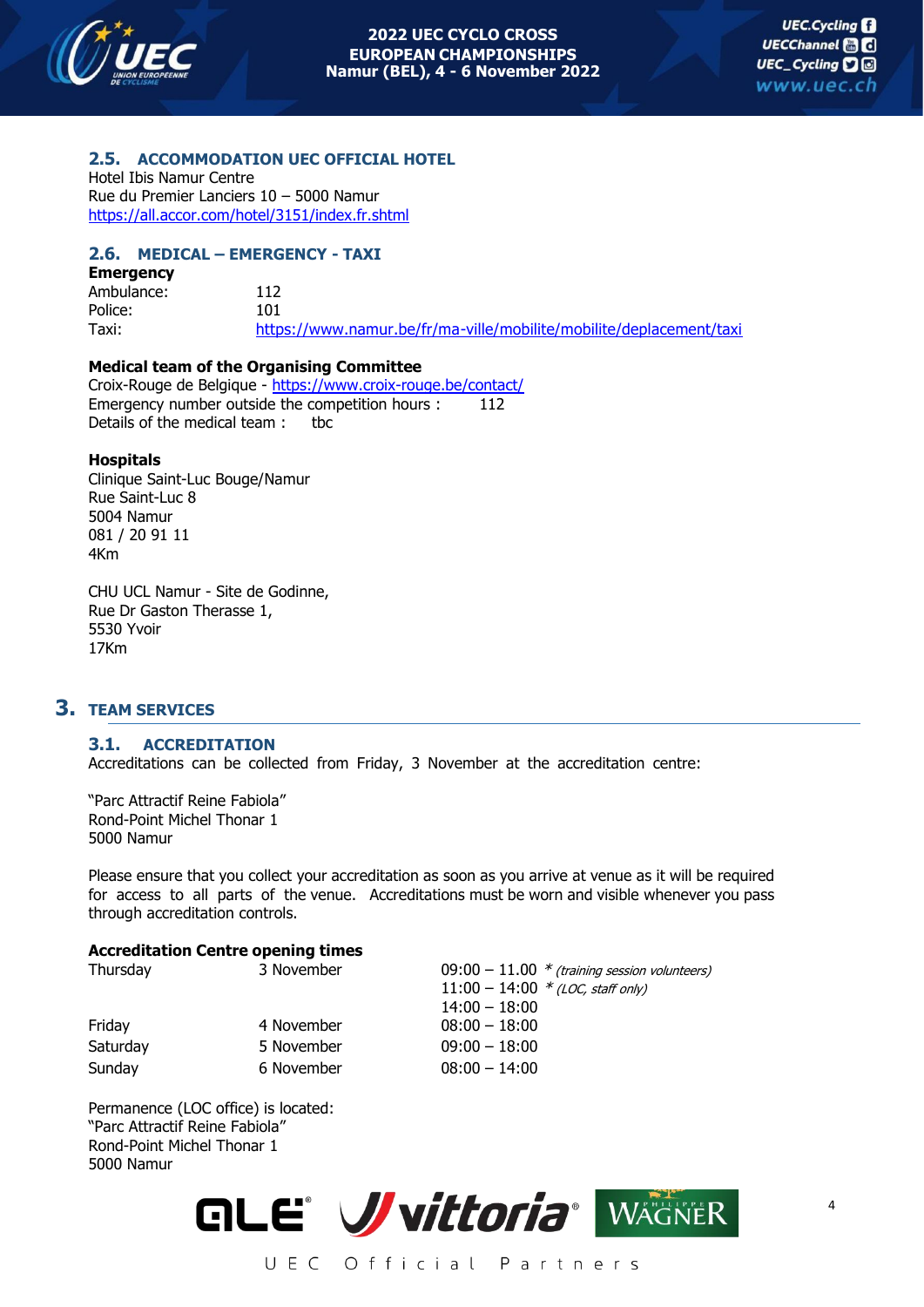

#### **Permanence opening hours**

| Thursday | 3 November | $14:00 - 18:00$ |
|----------|------------|-----------------|
| Friday   | 4 November | $08:00 - 20:00$ |
| Saturday | 5 November | $07:00 - 20:00$ |
| Sunday   | 6 November | $07:00 - 16:00$ |

#### **3.2. COMMISSAIRES PANEL MEETING**

"Parc Attractif Reine Fabiola" Rond-Point Michel Thonar 1 5000 Namur Friday, 4 November 8.30 for Masters 18.45 for Juniors / U23 / Elite

#### **3.3. CONFIRMATION OF STARTERS / LICENSE CHECK**

Registration, check clothing and confirmation of starters will take place: "Parc Attractif Reine Fabiola" Rond-Point Michel Thonar 1 5000 Namur

| Masters           | Thursday, 3 November $14.00 - 18.00$ |                 |
|-------------------|--------------------------------------|-----------------|
| Juniors/U23/Elite | Friday, 4 November                   | $13:00 - 17:00$ |

Team Managers must confirm all starters, presenting all licenses (with passport for the Juniors category) and provide a sample of teams' apparel.

**During confirmation, as per the health protocol / sanitary measures put in place, we ask the Nations to limit the participation of the Team Managers to one (1) representative per Nation.**

#### **3.4. TEAM MANAGERS' MEETING / MASTERS BRIEFING**

Bothe meetings will take place in "Parc Attractif Reine Fabiola" Rond-Point Michel Thonar 1 5000 Namur

Briefing for Masters Thursday, 3 November 18:00 Team Managers' meeting for Juniors/U23/Elite Friday, 4 November 19.00

**As per the health protocol / sanitary measures put in place, we ask you to limit the participation of the Team Managers meeting to one (1) representative per nation.**

Attendance is required by:

- **■** UEC Cyclo-cross Commission President
- **■** UCI Commissaires
- **E** Team Managers: 1 person per team
- **■** ITA Doping Control Officer
- Event Director
- **■** UEC Technical Delegate

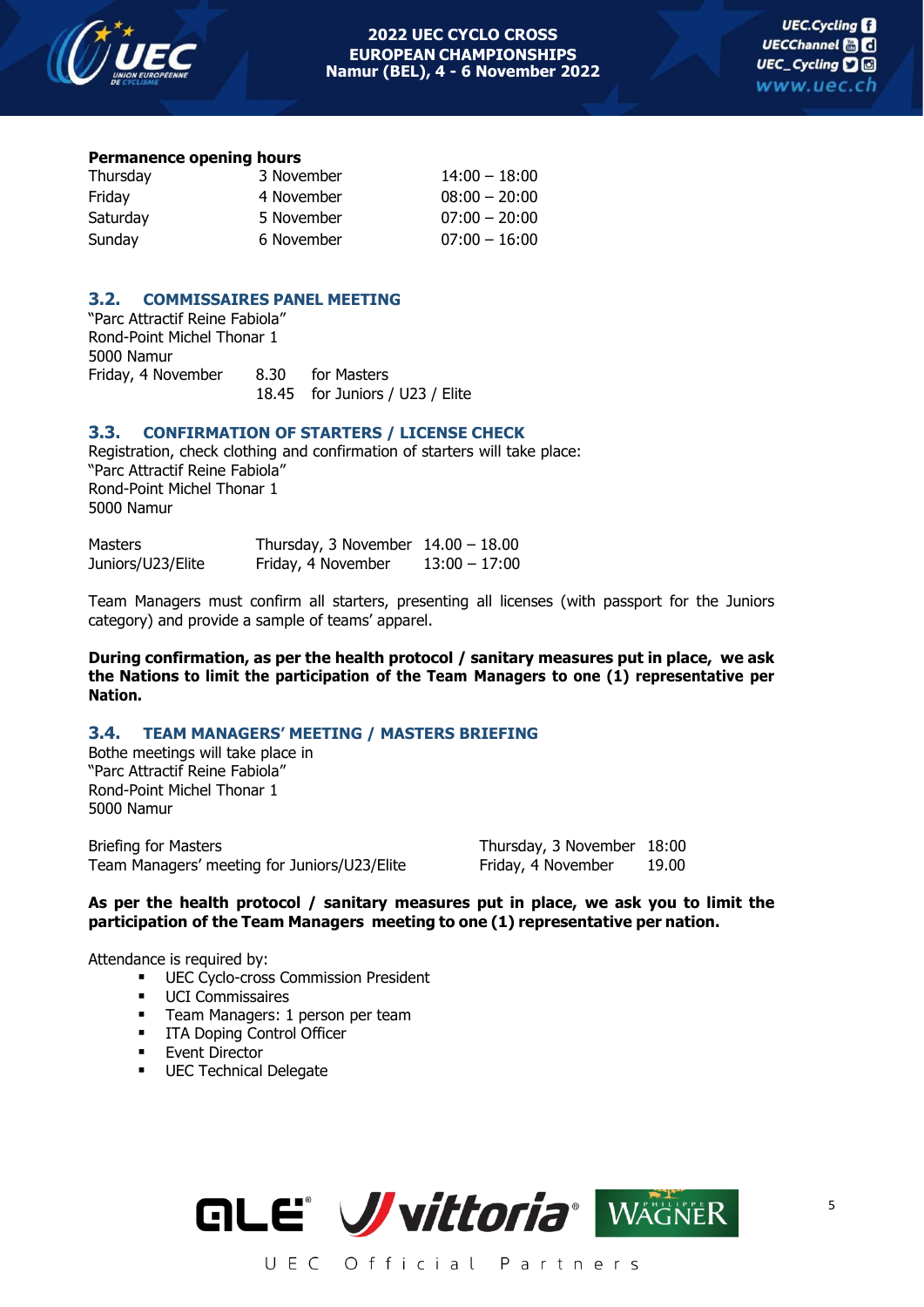

#### **4. MEDIA**

#### **4.1. MEDIA CENTRE**

Media Centre location: tbc

| Media Centre Opening hours: |     |
|-----------------------------|-----|
| Friday, 4 November          | thc |
| Saturday, 5 November        | thc |
| Sunday, 6 November          | thc |

In order to access the Media Centre, an accreditation is required. To apply for media accreditation, please visit the UEC website [www.uec.ch](http://www.uec.ch/)

Media accreditation can be collected at the accreditations centre and photographers' bib's can be collected the media centre during opening hours.

Please ensure that you collect your accreditation as soon as you arrive at the velodrome as it will be required for access to all parts of the venue. Accreditations must be worn and visible whenever you pass through accreditation controls.

For any requirements, LOC Press Officer Guy Vermeiren [guy.vermeiren@belgiancycling.be](mailto:guy.vermeiren@belgiancycling.be) or UEC Press Officer Stefano Bertolotti: [s.bertolotti@uec.ch](mailto:s.bertolotti@uec.ch)

#### **4.2. FLASH INTERVIEW ZONE**

Next to the Awards Ceremony podium, a flash interview zone will be organised open for the media, where media can have a short interview with riders they wish to do so.

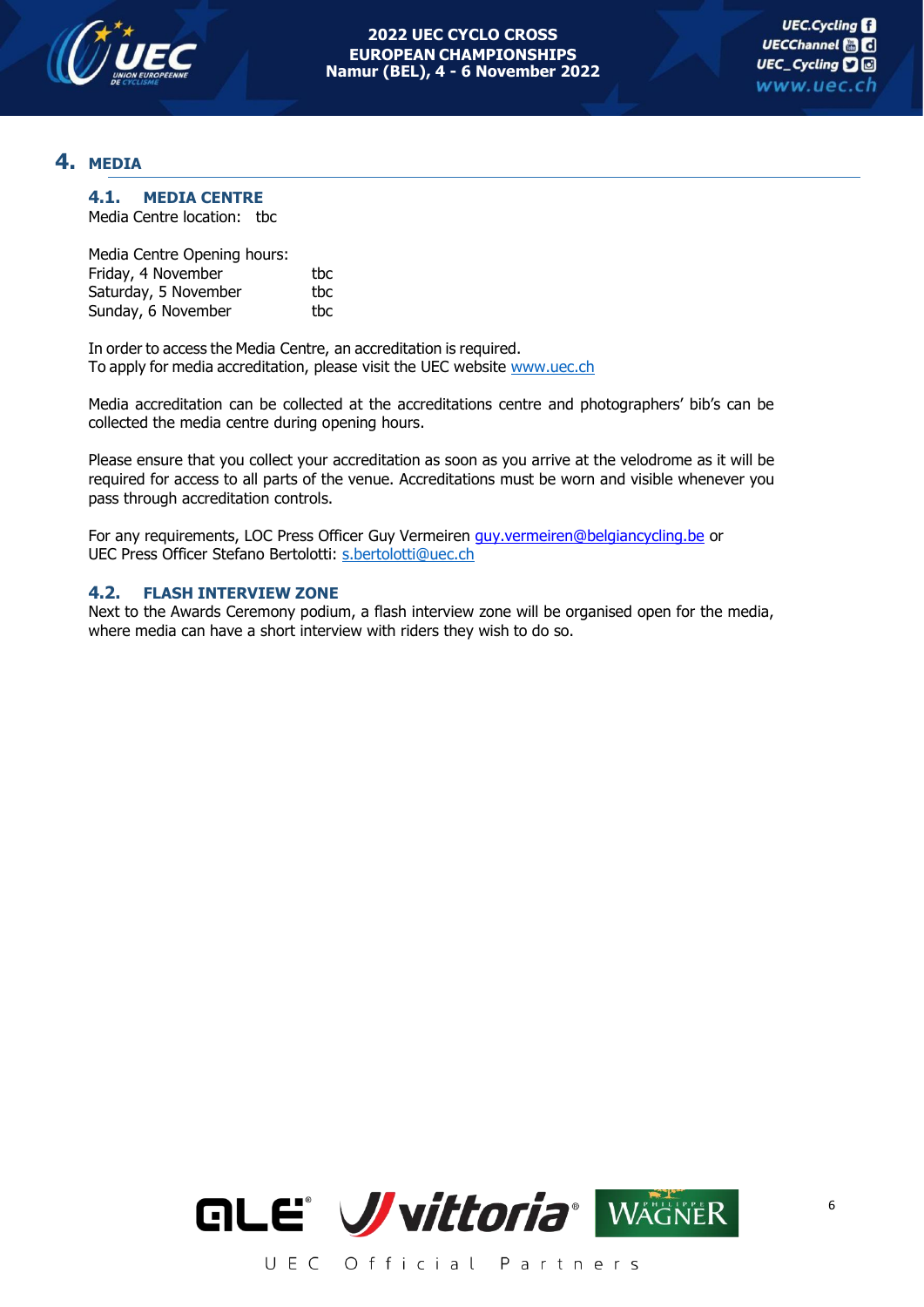

#### **5. COMPETITION PROGRAMME**

| Friday, 4 November<br><i>08:00-10:00</i> | Official training - all categories                                                  |
|------------------------------------------|-------------------------------------------------------------------------------------|
| 10:00-10:30                              | Men Masters 75+ / 70-74 / 65-69<br>Women Masters 70+/ 65-69 / 60-64 / 55-59 / 50-54 |

- **11:00-11:40 Men Masters 55-59 / 60-64 Women Masters 35-39 / 40-44 / 45-49**
- **12:00-13:15 Official warm up - Masters 35-39-40-44**
- **13:30-14:10 Men Masters 45-49 / 50-54**
- **15:00-15:50 Men Masters 35-39 / 40-44** 16:00-16:50 Official ceremonies Master categories

#### **Saturday, 5 November**

09:30 - 10:30 Official training - Junior Women, Men U23 and Women Elite

- **11:00 - 11:40 Women Juniors**
- 11:50 12:00 Official ceremony Men Juniors
- 12.00 13.00 Warm up Elite Women

#### **13:15 - 14:05 Men U23**

14:15 - 14:25 Official ceremony Men U23

#### **15:00 - 15:50 Women Elite**

- 16:00 16:10 Official ceremony Women Elite
- 16:00 17:30 Official training all categories

#### **Sunday, 6 November**

09:30 - 10:30 Official training - Men Junior, Women U23 and Men Elite

#### **11:00 - 11:45 Men Juniors**

- 11:55 12:05 Official ceremonies Men Juniors
- 12.05 13.05 Warm Up Men Elite

#### **13:15 - 14:00 Women U23**

14:10 - 14:20 Official ceremony Women U23

#### **15:00 - 16:00 Men Elite**

16:10 - 16:20 Official ceremony Men Elite

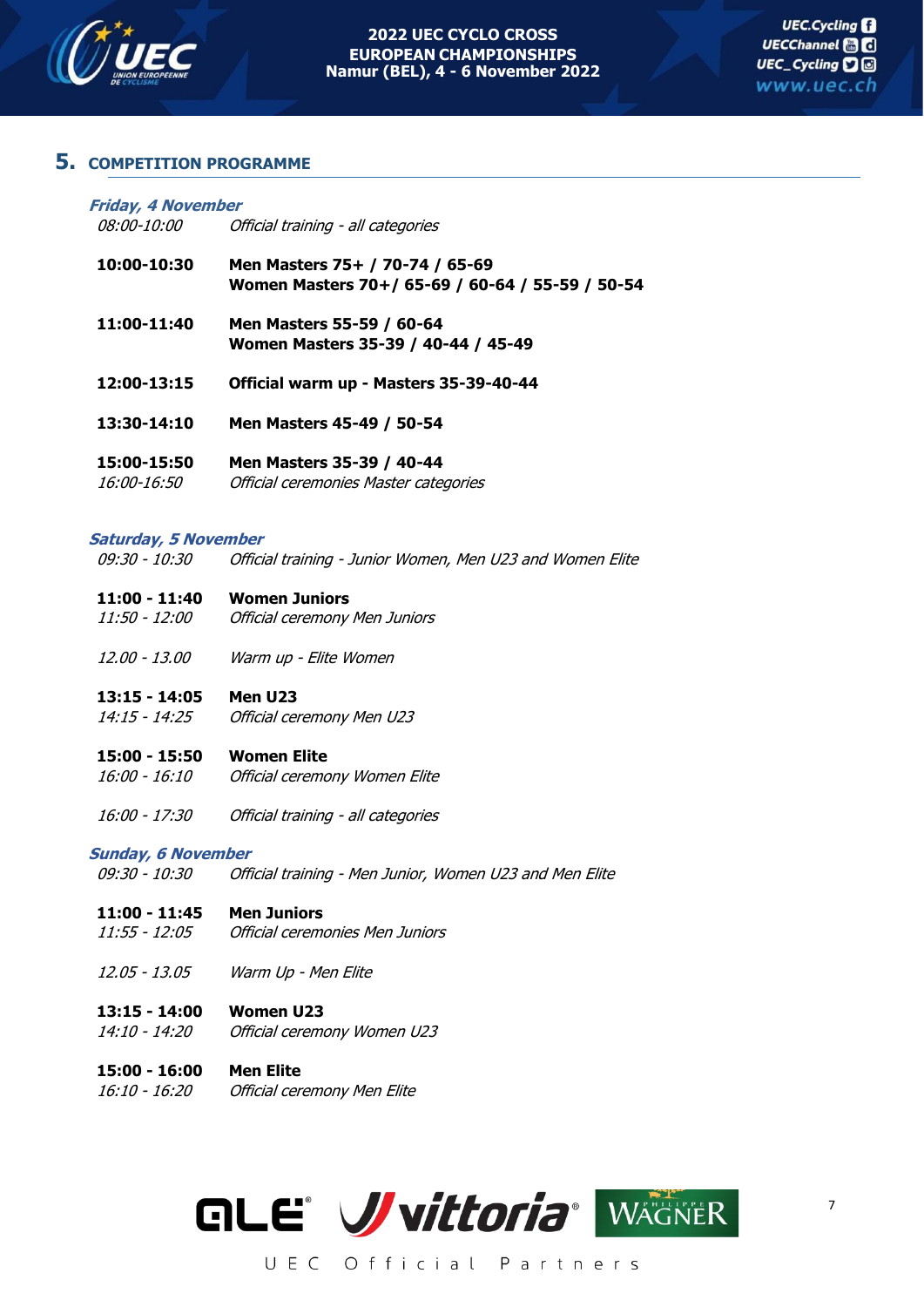

#### **6. EVENT SPECIFIC REGULATIONS**

#### **Article 1 - GENERAL RULES**

**1.1** The Union Européenne de Cyclisme in cooperation with Golazo Sports & Belgian Cycling will organize the 2022 UEC Cyclo-Cross European Championships held on  $4 - 6$  November in Namur (Belgium).

**1.2** The events will be organized in accordance with rules of the Union Cycliste Internationale (UCI) and these rules will be the reference for everything that is not mentioned in the currentdocument.

**1.3** These Championships may be contested by riders entered by their National Federation as a National Team.

**1.4** Entries must be submitted by National Federations starting from **Thursday, 1 September 12:00 CET until Tuesday, 25 October 2022, 23:59 CET** (riders, staff and NF Official Delegates)in <http://uec.ch/en/registrations>

Entrants for European Championships shall hold licenses issued by a Federation affiliated to theUEC and have the nationality of the Federation doing the entry.

**1.5** The riders to contest each Championship shall be confirmed by an official of their Federation to the Commissaires during the confirmation procedure, before the start of the Team Managers meeting.

**1.6** Riders ages shall be calculated as defined by the UCI rules. Generally, the age of a rider shall be determined by the difference between the year of the event and the year of birth of the rider.

#### 1.7 Body numbers – Clothes

The riders are obliged to use the body-numbers which will be supplied by the organization.Changes to these and clothes are not allowed. Riders must compete in their national jersey(where applicable).

#### **1.8** Unforeseen

In those events in which the regulations do not specify, the commissaires panel, in conjunction with the UEC Technical delegate and the organization (where applicable), will decide.

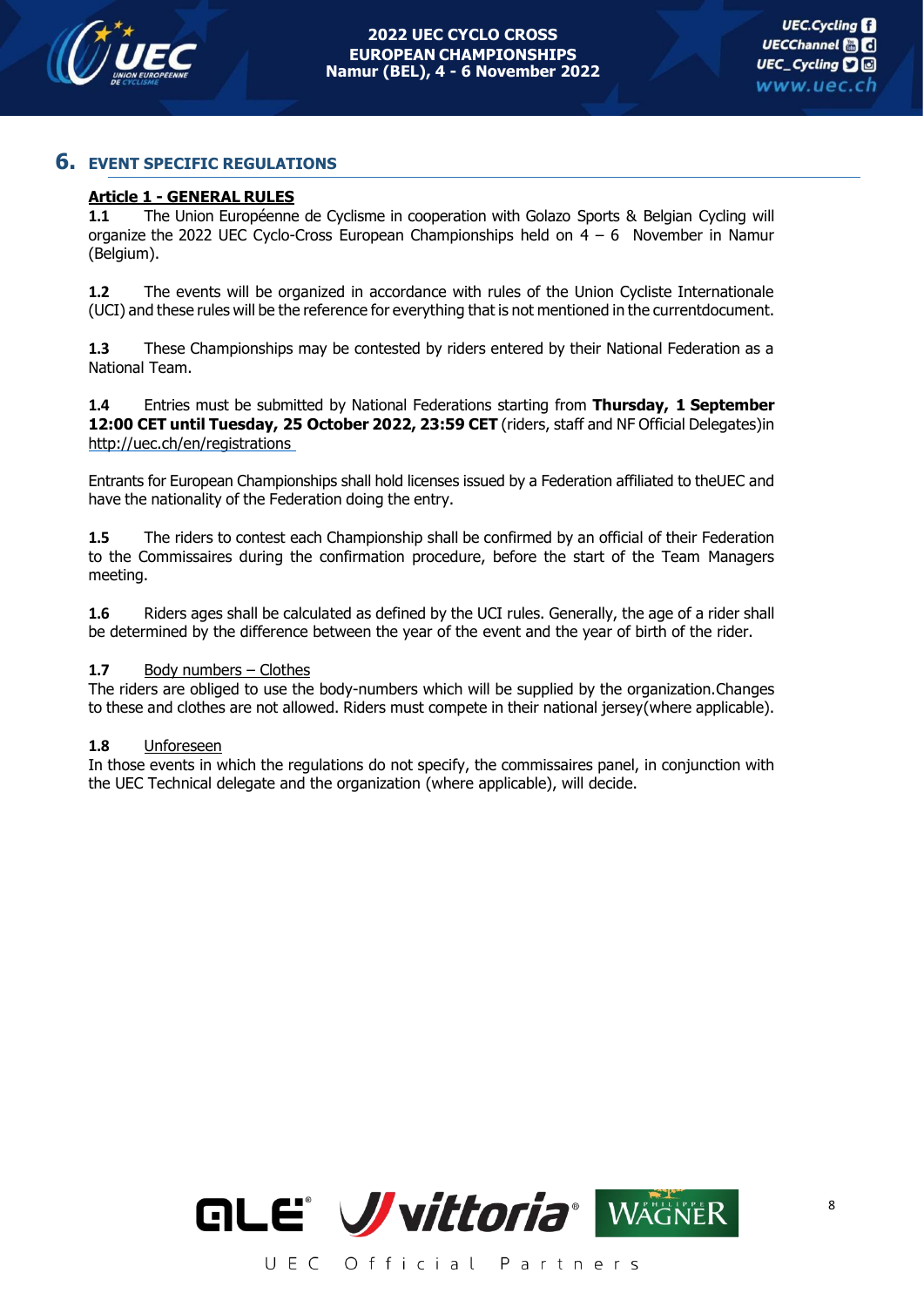

#### **Article 2 - TYPE OF THE EVENTS**

The events are open to athletes of the following categories:

| Women Juniors (17 - 18 years)       | $2005 - 2006$  |
|-------------------------------------|----------------|
| Women U23 (19 - 22 years)           | $2001 - 2004$  |
| Women Elite (23 years and<br>older) | 2000 and older |
| Men Juniors (17 - 18 years)         | $2005 - 2006$  |
| Men U23 (19 - 22 years)             | $2001 - 2004$  |
| Men Elite (23 years and older)      | 2000 and older |
| Men Master 75 +                     | 1948 and older |
| Men Masters 70-74                   | 1949 - 1953    |
| Men Masters 65-69                   | 1954 - 1958    |
| Men Masters 60-64                   | 1959 - 1963    |
| Men Masters 55-59                   | 1964 - 1968    |
| Men Masters 50-54                   | 1969 - 1973    |
| Men Masters 45-49                   | 1974 - 1978    |
| Men Masters 40-44                   | 1979 - 1983    |
| Men Masters 35-39                   | 1984 - 1988    |
| Masters Women 60+                   | 1963 and older |
| Men Masters 55-59                   | 1964 - 1968    |
| Men Masters 50-54                   | 1969 - 1973    |
| Men Masters 45-49                   | 1974 - 1978    |
| Men Masters 40-44                   | 1979 - 1983    |
| Men Masters 35-39                   | 1984 - 1988    |

**2.2** UCI Individual classification

According to Appendix 4 of UCI rules, riders will receive the points corresponding to UCICyclo-cross individual classification.

#### **Article 3 - PARTICIPATION**

#### **NATIONAL TEAMS (Juniors, U23 and Elite)**

**3.1** National Federations may enter the following riders per Championship:

- ✓ **8 riders per nation and per category**
- ✓ **4 reserve riders per nation and per category**

**3.2** The National Federations have to register their riders and staff directly on the UEC website (www.uec.ch).

**The registration opens: Thursday, 1 September 2022 (12:00 CET). Deadline for the registration: Tuesday, 25 October 2022, (23:59 CET)**

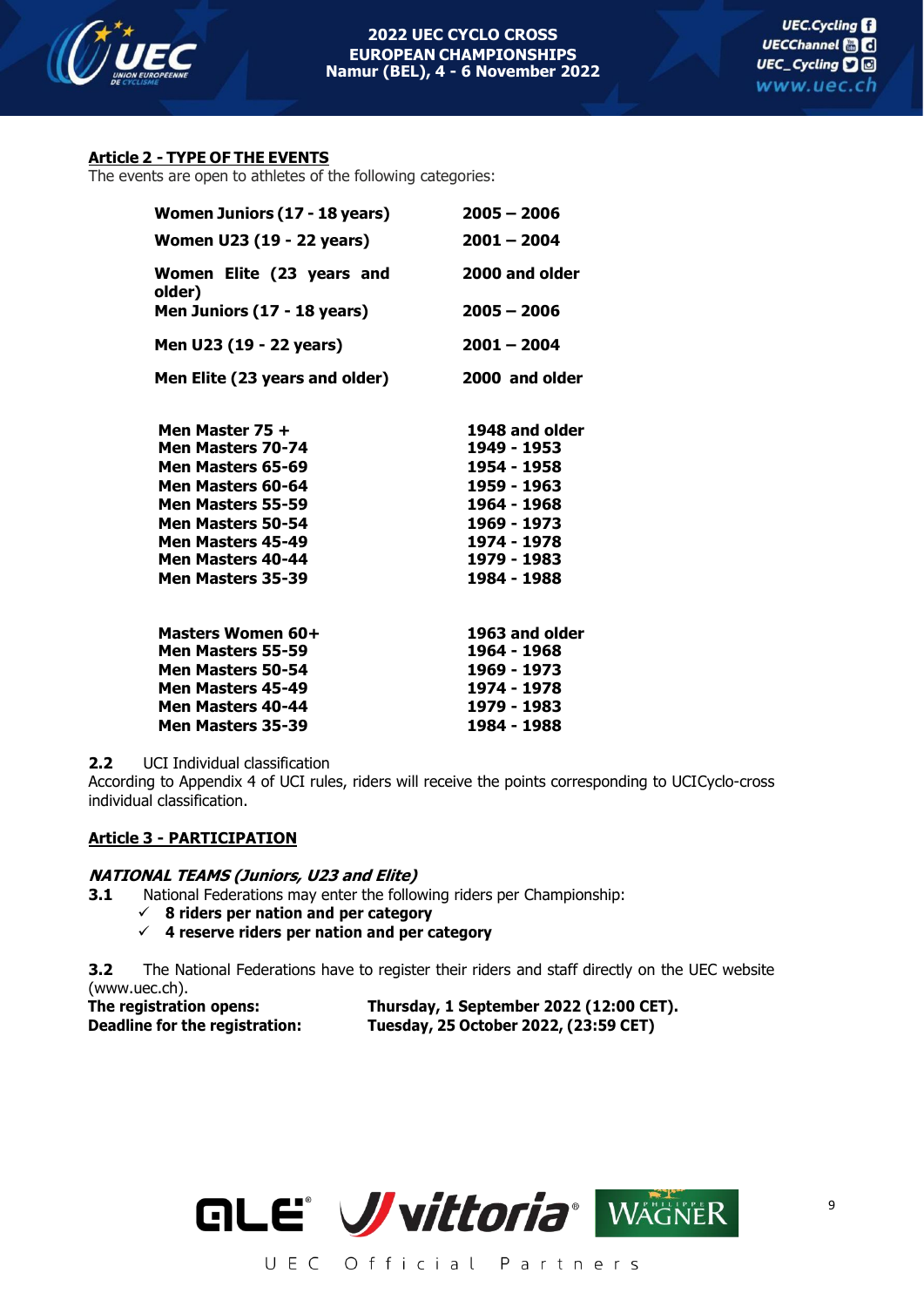

#### **MASTERS CATEGORIES**

#### **3.3. Masters categories**

Masters registration will need to be done through the online registration <https://www.endu.net/events/id/71865>

#### **Entry fee:**

The hereafter conditions will be applied for the participation of the 2022 UEC Cyclo-Cross Masters European Championships:

- **€ 40 from 7 February to 31 May 2022**
- **€ 50 from 1 June to 31 August 2022**
- **€ 60 from 1 September to 3 November 2022**

Entry on the day is not available.

#### **Registration:**

The registration will open on **Friday, 7 February (18:00 CET)** Deadline for registration and payment**: Thursday, 3 November (12:00 CET)**

#### **Procedure:**

- 1. authenticate your profile by clicking the link in the authentication email you'll receive
- 2. fill the online form (participants may do this on behalf of their teammates)
- 3. choose one of the following methods of payment:
	- a. e-banking (follow the on-line procedure)
		- b. credit card (follow the on-line procedure)

If you've indicated you're paying with a bank transfer, you'll receive an email confirmation with the amount you'll need to pay along with a unique reference code that you'll need to add to the reference field when you set up the transfer.

If paying with credit card, you'll receive an email confirmation once the payment has been successfully completed.

#### **Article 4 - STARTING ORDER**

#### **The start order for ME, MU, MJ, WE, WU and WJ categories will be as follows:**

As per the most recently published UCI cyclo-cross individual classification of the current season. Unclassified riders by nations´ rotation as follows:

- For unclassified riders, the start order within the team must be confirmed by the national federations during rider's confirmation.
- **•** Taking each nation in turn on the basis of the classification by nation of the concernedcategory from the world championships of the previous season, a place shall be allo-cated to the next rider in sequence;
- Federations which do not appear in the classification by nation specified above shall, on the basis of the same rotation system, take the last places, in an order determinedby drawing lots.

#### **The start order for all Masters categories will be as follows:**

- Defending 2021 European champion of the category concerned.
- according to the order of the on-line registration

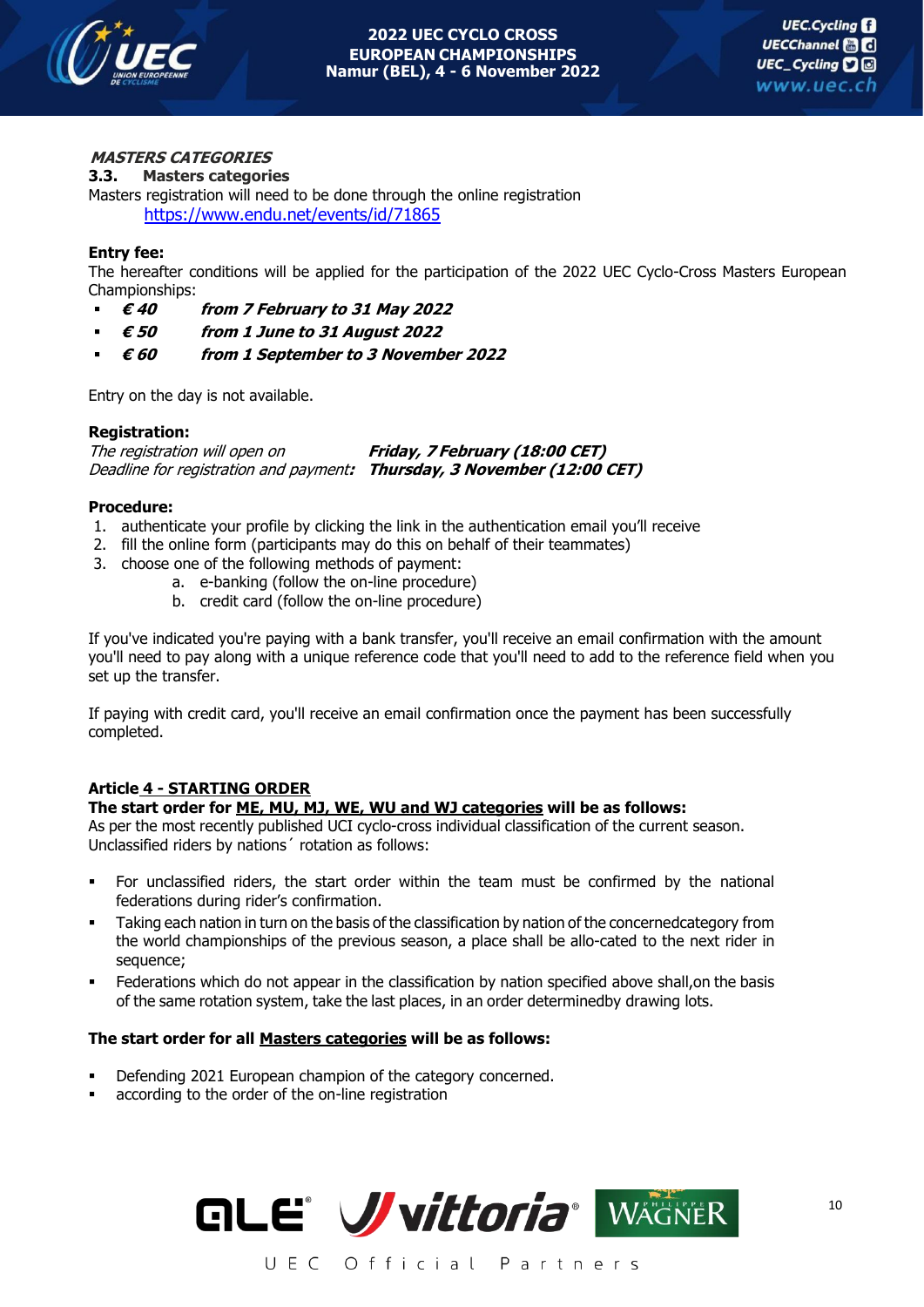

#### **Article 5 – ALLOCATION OF START NUMBERS**

#### **Men Elite, Men Under 23, Men Juniors, Women Elite, Women Under 23 andWomen Junior**

Race numbers for in sequence from 1 upwards are allocated to the national federation of the 2021 European Champion in the concerned category.

Other numbers are allocated to national federations according to ranking of their best individual ranked rider in 2021 European Championships.

#### **All Masters categories**

Race numbers are allocated according to the order of the on-line registration.

#### **Article 6 – ALLOCATION OF BOXES IN THE PITS AREA**

The pits boxes are allocated during the Team Managers' meeting as follows:

- Separately for each **ME, MU, MJ, WE, WU and WJ category** on the basis of the mostrecently published UCI cyclo-cross classification by nation of the current season for the concerned category;
- The allocation of boxes to teams that do not feature in the relevant classification shall be by drawing lots;
- **•** The team managers shall select their preferred box in the order thus determined.
- **For each Masters Men and Masters Women categories** the pit boxes are not allocated and are free to use according to own discretion of mechanics.

#### **Article 7 - CLOTHING**

All riders of **ME, MU, MJ, WE WU and WJ categories** must start in their national jerseys (art.1.3.059).

#### **The World Champions must start with their rainbow jersey.**

The advertisements on jerseys have to be in conformity with art. 1.3.057 of UCI regulations.

Each Team Manager must present the national clothing (jersey and shorts or the national skinsuit) to the commissaires' panel at the starter's confirmation and issuing of start numbers. 2020 UEC European champion jersey cannot be used.

For the riders Masters Men and Masters Women categories design of jersey or advertising are not limited except of UCI World champion jersey.

2021 UEC European champion jersey cannot be used.

#### **Article 8 - BICYCLE**

Bicycles used for Cyclo-Cross races must comply with UCI regulations.

For the Cyclo-Cross bicycle the width of the tyres (measured between the widest parts) shall not exceed 33 mm and it may not incorporate any form of spike or stud (1.3.018) Using of disc brakes are allowed in cyclo-cross training and competition (1.3.025)